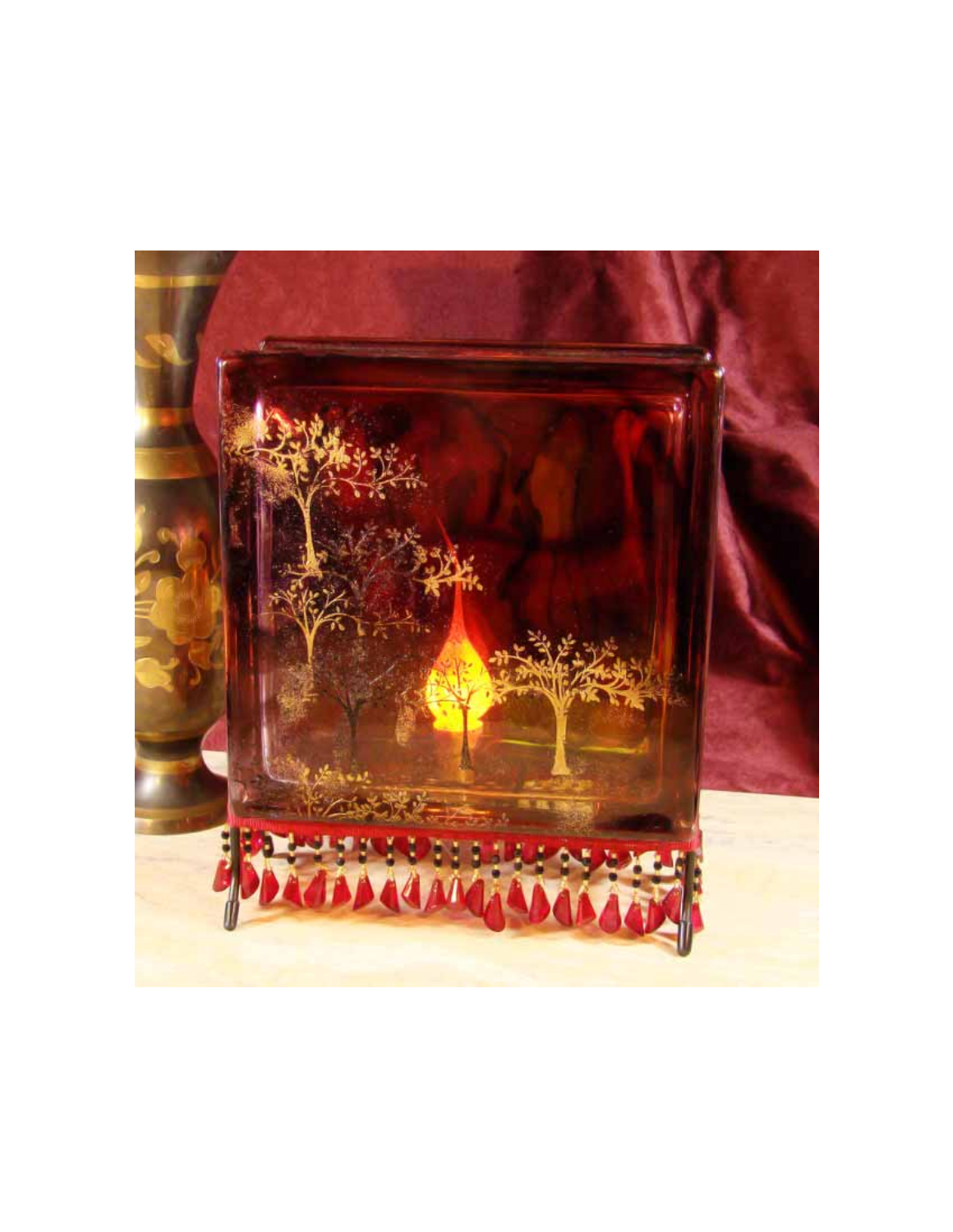## Autumnal Dreams A Kraftyblok™ Project

## DESIGNED BY:

Jeanne Baruth

-------------------------------

SKILL LEVEL: *(Adult 1-5: 1 being the easiest, 5 being most difficult)* 4

------------------------------- TIME TO COMPLETE:

2 hours- Does not include drying time.

-------------------------------

- 1. Protect your work area with several layers of newspaper.
- 2. Clean your block with glass cleaner and a paper towel.
- 3. Place the KraftyBlok™ face down on a flat work surface with the opening facing towards you.
- 4. Remove the cap from your first bottle of alcohol ink. Squirt a bit of ink onto the KraftyBlok™ surface. To avoid spills, place a paper towel over the tip of the ink bottle, then invert. Squirt a small puddle of ink. Repeat this process with, as many colors you choose to use.
- 5. Tilt the KraftyBlok™ from side to side, back and forth distributing the ink across the surface of the glass, move quickly.
- 6. Apply several drops of alcohol ink to the tip of a 1" foam brush. Using long quick strokes, apply ink to the sides, top, and bottom of the block. Allow ink to dry completely.
- 7. Stand the block up with the opening facing down on the newspaper. Apply alcohol inks to the sides of the block in alternating colors. Allow the inks to run down the sides. Continue to create runs until you are satisfied with the look. Touch up with the foam brush on edges if necessary. Allow ink to dry.
- 8. When dry, place the KraftyBlok™ on the work surface with the opening facing up.
- 9. Using a VersaMark inkpad and ink a "tree" stamp of your choice. Carefully stamp the glass several times creating multiple images as shown in the photograph. Feel free to overlap stamped images.